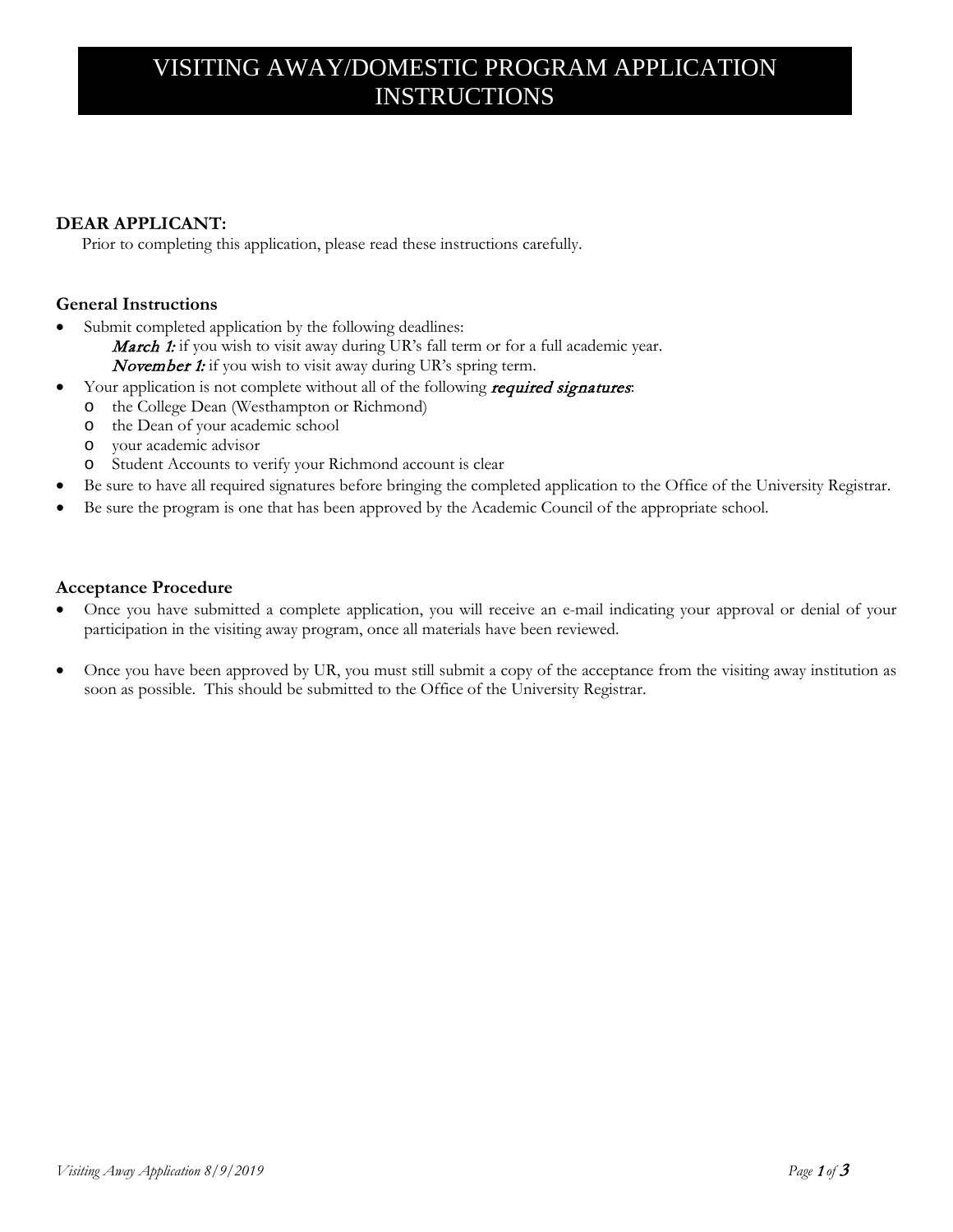## APPLICATION FOR VISITING AWAY/DOMESTIC PROGRAM

**NOTE:** The signatures of your Dean(s), Academic Advisor and Student Accounts are *required*.

# **PERSONAL INFORMATION** Name:\_\_\_\_\_\_\_\_\_\_\_\_\_\_\_\_\_\_\_\_\_\_\_\_\_\_\_\_\_\_\_\_\_\_\_\_\_\_\_\_\_\_\_\_\_\_\_\_\_\_\_\_\_\_\_\_\_\_ ID Number:\_\_\_\_\_\_\_\_\_\_\_\_\_\_\_\_\_\_\_ Middle Name UR email address: Anticipated Year of Graduation:\_\_\_\_\_\_\_\_\_\_\_\_\_\_\_\_\_\_

Current Campus/Local Address: (valid until \_\_\_\_\_\_/\_\_\_\_\_\_\_/\_\_\_\_\_) (mm/dd/yy) \_\_\_\_\_\_\_\_\_\_\_\_\_\_\_\_\_\_\_\_\_\_\_\_\_\_\_\_\_\_\_\_\_\_\_\_\_\_\_\_\_\_\_\_\_\_\_\_\_\_\_\_\_\_\_\_\_\_\_\_\_\_\_\_\_\_\_\_\_\_\_\_\_\_\_\_\_\_\_\_\_\_\_\_\_\_\_\_\_\_\_\_\_\_\_\_\_\_\_\_\_\_\_\_ P.O. Box or Street Address City State Zip Code Telephone Number Permanent Address:

| P.O. Box or Street Address | City | State | Zip Code | Telephone Number |
|----------------------------|------|-------|----------|------------------|
|                            |      |       |          |                  |

#### **ACADEMIC INFORMATION**

| $Major(s)$ :                           | $\ast$ Note: you must have declared your major before submitting this application |
|----------------------------------------|-----------------------------------------------------------------------------------|
| Minor(s) and/or area of concentration: |                                                                                   |

\_\_\_\_\_\_\_\_\_\_\_\_\_\_\_\_\_\_\_\_\_\_\_\_\_\_\_\_\_\_\_\_\_\_\_\_\_\_\_\_\_\_\_\_\_\_\_\_\_\_\_\_\_\_\_\_\_\_\_\_\_\_\_\_\_\_\_\_\_\_\_\_\_\_\_\_\_\_\_\_\_\_\_\_\_\_\_\_\_\_\_\_\_\_\_\_\_\_\_\_\_\_\_\_

| Current classification (circle one): Yr. 2 Yr. 3 Yr. 4 |  | Cumulative G.P.A.: |
|--------------------------------------------------------|--|--------------------|

Total number of credits completed towards graduation after this current term: \_\_\_\_\_\_\_\_\_\_\_\_\_\_\_\_\_\_\_\_\_\_\_\_\_\_\_\_\_\_\_\_\_\_\_\_

### **VISITING AWAY/DOMESTIC PROGRAM INFORMATION**

| Name of Visiting Away Institution and Program: |                        |           |             |
|------------------------------------------------|------------------------|-----------|-------------|
| Year and Term Visiting Away/Domestic           | (circle one) Year-long | Fall Term | Spring Term |

Discuss your academic preparation for the proposed program and its relevance to your academic interests.

| By submitting this form, I state my intention to visit away for the term indicated above. If after my program has been approved, I decide<br>NOT to go, it is my responsibility to notify the Office of the University Registrar in writing. By failing to do so, I risk loss of course |
|-----------------------------------------------------------------------------------------------------------------------------------------------------------------------------------------------------------------------------------------------------------------------------------------|
| registrations and campus accommodation for the term I plan to visit away.                                                                                                                                                                                                               |

\_\_\_\_\_\_\_\_\_\_\_\_\_\_\_\_\_\_\_\_\_\_\_\_\_\_\_\_\_\_\_\_\_\_\_\_\_\_\_\_\_\_\_\_\_\_\_\_\_\_\_\_\_\_\_\_\_\_\_\_\_\_\_\_\_\_\_\_\_\_\_\_\_\_\_\_\_\_\_\_\_\_\_\_\_\_\_\_\_\_\_\_\_\_\_\_\_\_\_\_\_\_\_\_\_

\_\_\_\_\_\_\_\_\_\_\_\_\_\_\_\_\_\_\_\_\_\_\_\_\_\_\_\_\_\_\_\_\_\_\_\_\_\_\_\_\_\_\_\_\_\_\_\_\_\_\_\_\_\_\_\_\_\_\_\_\_\_\_\_\_\_\_\_\_\_\_\_\_\_\_\_\_\_\_\_\_\_\_\_\_\_\_\_\_\_\_\_\_\_\_\_\_\_\_\_\_\_\_\_\_

\_\_\_\_\_\_\_\_\_\_\_\_\_\_\_\_\_\_\_\_\_\_\_\_\_\_\_\_\_\_\_\_\_\_\_\_\_\_\_\_\_\_\_\_\_\_\_\_\_\_\_\_\_\_\_\_\_\_\_\_\_\_\_\_\_\_\_\_\_\_\_\_\_\_\_\_\_\_\_\_\_\_\_\_\_\_\_\_\_\_\_\_\_\_\_\_\_\_\_\_\_\_\_\_\_

\_\_\_\_\_\_\_\_\_\_\_\_\_\_\_\_\_\_\_\_\_\_\_\_\_\_\_\_\_\_\_\_\_\_\_\_\_\_\_\_\_\_\_\_\_\_\_\_\_\_\_\_\_\_\_\_\_\_\_\_\_\_\_\_\_\_\_\_\_\_\_\_\_\_\_\_\_\_\_\_\_\_\_\_\_\_\_\_\_\_\_\_\_\_\_\_\_\_\_\_\_\_\_\_\_

I acknowledge that it is my responsibility to discuss with my academic advisor the implications of a term visiting away for my future study at UR and in graduate programs. Furthermore, I understand that approval to visit away does not constitute approval of the transfer of credits from the visiting away program towards specific major/minor/general education requirements. It is necessary to complete the online Transfer Work Approval form for courses from the visiting away program that are to be used to fulfill major/minor/general education requirements.

Signed: \_\_\_\_\_\_\_\_\_\_\_\_\_\_\_\_\_\_\_\_\_\_\_\_\_\_\_\_\_\_\_\_\_\_\_\_\_Date: \_\_\_\_\_\_\_\_\_\_\_\_\_\_\_\_\_\_\_\_\_\_\_\_\_\_\_\_\_\_\_\_\_\_\_\_